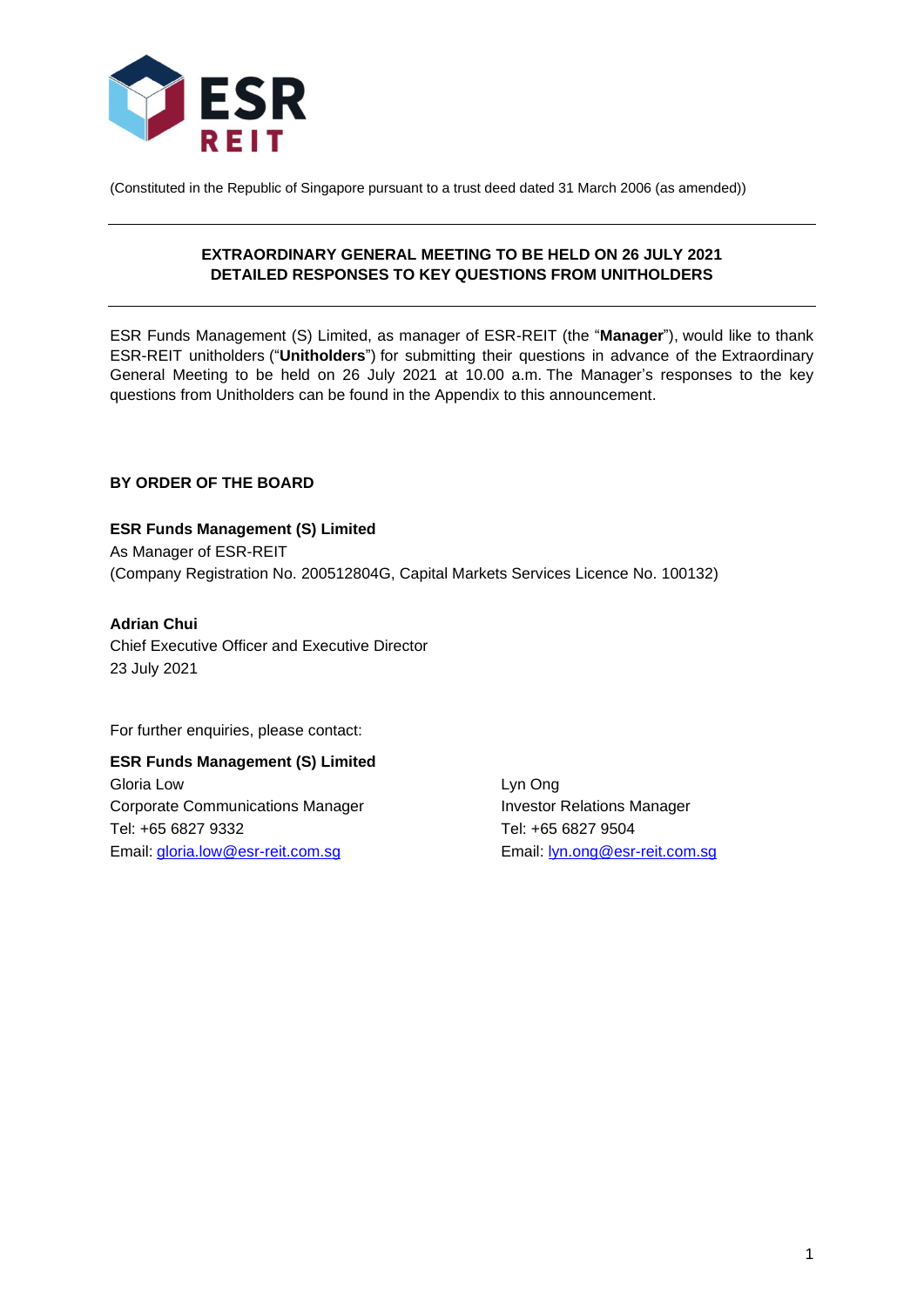## **Appendix**

### **Question 1 Why is the Manager proposing a Whitewash Resolution?**

- The proposed Whitewash Resolution is to enable the Sponsor, ESR Cayman Limited, to backstop the Preferential Offering ("**PO**") which entails the subscription by the Sponsor Relevant Entities of the Preferential Offering Units in accordance with the terms of the Sponsor Irrevocable Undertaking.
- The Sponsor Irrevocable Undertaking demonstrates ESR Cayman Limited's support for and confidence in the PO (and the proposed use of proceeds) and its long-term commitment to ESR-REIT and Unitholders, as well as aligns the interests of the Sponsor with those of other Unitholders. The Sponsor Irrevocable Undertaking also provides certainty of funding and saves underwriting fees for ESR-REIT. The Sponsor has no intention to make a mandatory offer.
- Rule 14.1(b) of the Singapore Code on Take-Overs and Mergers states that the Concert Party Group (which includes the Sponsor Relevant Entities) would be required to make a Mandatory Offer, if the Concert Party Group holds not less than 30.0% but not more than 50.0% of the voting rights of ESR-REIT and the Concert Party Group acquires in any period of six months additional Units which carry more than 1.0% of the voting rights of ESR-REIT.

If the Concert Party Group's percentage Unitholding after the PO increases by more than 1.0% as a result of any allocation further to the application by the Sponsor Relevant Entities for the Preferential Offering Units, the Concert Party Group would then be required to make a Mandatory Offer unless waived by the SIC.

There may be a situation where the Concert Party Group's percentage Unitholding will increase by more than 1.0% depending on the subscription level and allocation of the New Units pursuant to the PO which will result in an obligation to make a Mandatory Offer.

Accordingly, as required by the SIC Waiver, the Manager proposes to seek approval from the Independent Unitholders for a waiver of their right to receive a Mandatory Offer from the Concert Party Group, in the event that they incur an obligation to make a Mandatory Offer as a result of the subscription by the Sponsor Relevant Entities of the Allotted Preferential Offering Units and Excess Preferential Offering Units in accordance with the terms of the Sponsor Irrevocable Undertaking.

• Please refer to the Circular to Unitholders in relation to the Proposed Whitewash Resolution dated 2 July 2021 (the "**Circular**") for further details.

# **Question 2**

**Are the announced acquisitions of 46A Tanjong Penjuru ("Singapore Acquisition") and 10% interest in ESR Australia Logistics Partnership ("Australia Acquisition"), and the asset enhancement initiatives DPU accretive and value enhancing?**

- As announced on 6 May 2021, the DPU accretions for the Singapore Acquisition (which is partially funded by proceeds raised from the Equity Fund Raising) and the Australia Acquisition (which is fully funded by debt) on a standalone pro forma historical basis for FY2020 are 0.4% and 2.9% respectively. Please refer to paragraph 2.1(i) of the Circular for further details.
- The Equity Fund Raising and the Transactions<sup>1</sup> are expected to be 0.9% DPU accretive on a pro forma historical basis<sup>2</sup> for FY2020. Please refer to paragraph 2.2 of the Circular for further details on the financial effects of the Equity Fund Raising and the Transactions.

<sup>1</sup> "Transactions" means the Debt Repayment, the Australia Acquisition, the Singapore Acquisition, and the Asset Enhancement Initiatives.

<sup>&</sup>lt;sup>2</sup> Assumes the Equity Fund Raising and the Transactions had been completed on 1 January 2020, and ESR-REIT had held the Property pursuant to the Singapore Acquisition and the Sale Units pursuant to the Australia Acquisition through to 31 December 2020.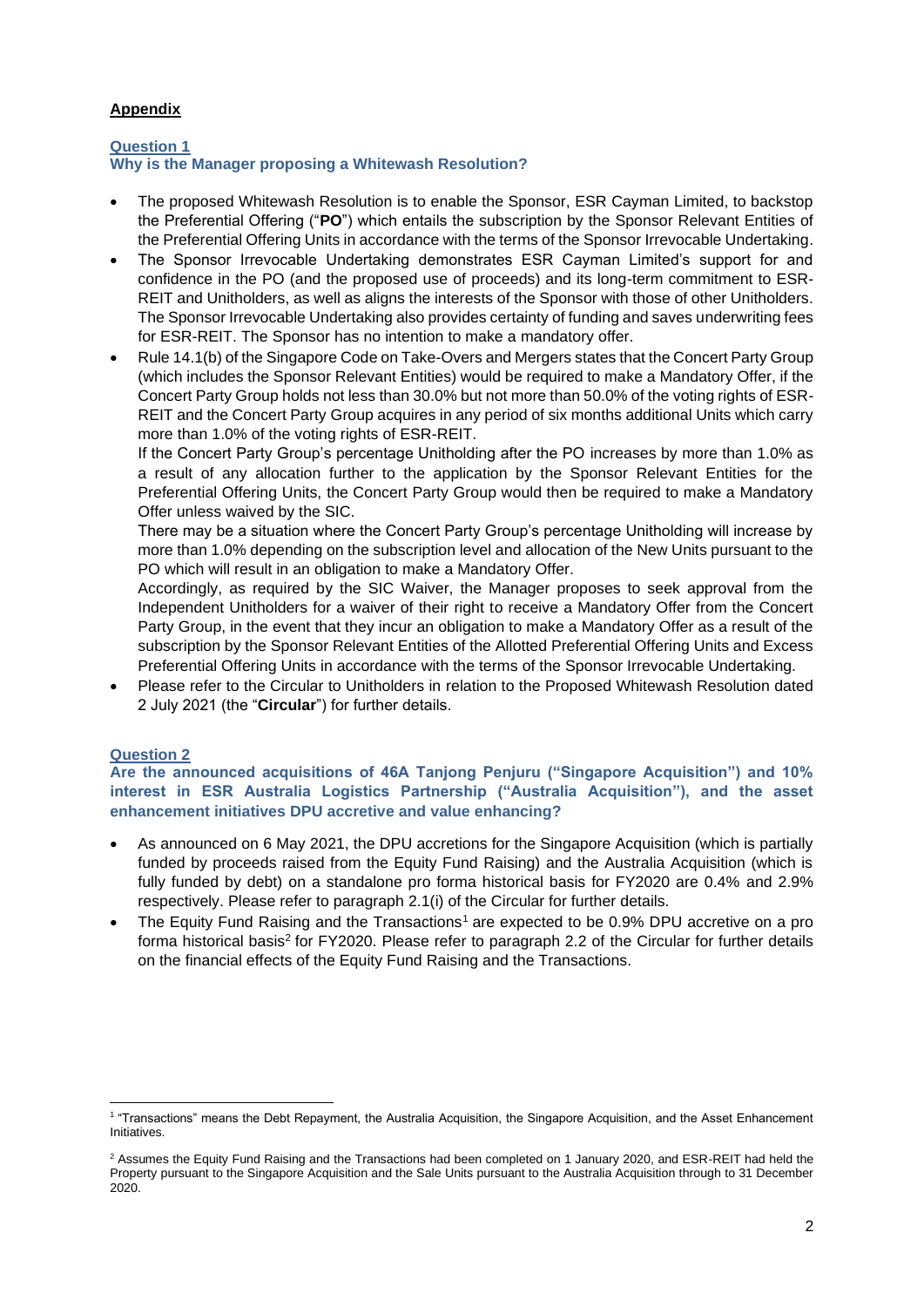## **Question 3**

**What is the timeline for completion of the asset enhancement initiatives ("AEI") at 7000 Ang Mo Kio Avenue 5 ("7000 AMK") and 16 Tai Seng Street ("16 TSS")?**

- The AEI at 7000AMK is expected to commence in 3Q2021 and targeted to be completed in 4Q2023.
- The AEI at 16 TSS is expected to commence in 4Q2021 and targeted to be completed in 4Q2022.

### **Question 4:**

### **Will there be a loss of income from 7000 AMK and 16 TSS during the course of the AEI?**

- The scope of work at 7000 AMK includes the development of a new building on what is currently an open-air carpark. 7000 AMK currently comprises a 6-storey production block and a 5-storey office block, which will continue to be operational during the course of the AEI.
- The scope of work at 16 TSS includes adding an additional floor to the existing building. 16 TSS is currently a 5-storey building and tenants located on the 5<sup>th</sup> floor will be affected by the construction of the new 6<sup>th</sup> floor. We may relocate these tenants to other suitable spaces within our portfolio. Affected tenants contribute approximately 0.2% of portfolio rental income.
- The Manager may resume distribution of capital gains to minimize the impact from loss of income due to the closing down of the premises, relocation of existing tenants and/or for incentives to secure quality tenants during the construction period.

## **Question 5:**

**When will the Singapore Acquisition and the Australia Acquisition start contributing income to ESR-REIT?**

- The Singapore Acquisition was completed on 29 June 2021 and started contributing income on 30 June 2021.
- The Australia Acquisition was completed on 14 May 2021. ESR-REIT is entitled to its share of the distributable income of the Australia Acquisition from 14 May 2021. There is however a time lag of one financial quarter for the income to be repatriated to ESR-REIT. Hence, the income for the period from 14 May 2021 to 30 June 2021 will only be recognised in 3Q2021.

# **Question 6:**

# **Does the Manager have any strategy to ensure Unit price stability?**

- Our objective is to ensure growing and stable distributions while minimizing portfolio and capital risks.
- We plan to achieve this by executing our three-pronged strategy of
	- ‒ Organic growth: Maintaining operational stability by improving leasing prospects and rental reversions while managing expenses, undertaking AEIs and/or redevelopment of existing properties to ensure that the assets remain relevant and are future-ready for industrialists' use
	- ‒ Acquisition growth: Acquiring value adding properties to increase DPU, reducing overall portfolio risks and/or extending ESR-REIT's underlying land lease tenor while achieving economies of scale
	- ‒ Capital management: Minimizing refinancing and/or funding risks while balancing overall costs and ensuring continued access to funding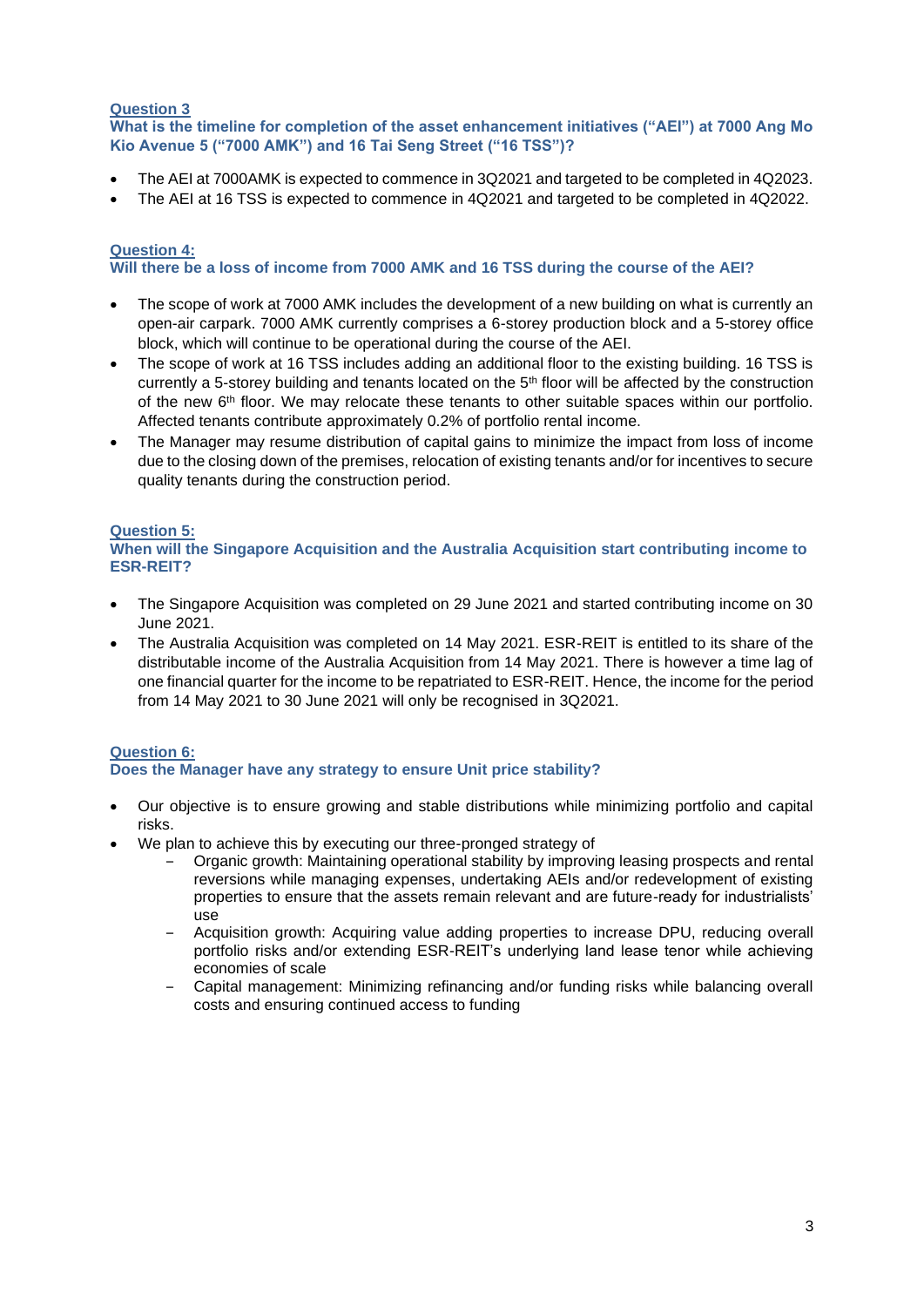## **Question 7: What is ESR-REIT's growth strategy?**

- Organic Strategies
	- (a) We have identified S\$60 million to S\$70 million of AEIs to be undertaken over the next 12 to 18 months with average yield on cost expected to be c.7.0% on a stabilised basis.
- **Acquisition Strategies** 
	- (a) We believe that "Size Does Matter" and acquisitions remain an integral part of our portfolio growth strategy.
	- (b) While continuing to remain predominantly Singapore focused with local acquisitions, we will look to expand overseas by tapping into our Sponsor, ESR Cayman Limited's asset pipeline which will provide ESR-REIT with geographical diversification, growing and stable distributions and importantly, will address the short land lease issue inherent to industrial land in Singapore.
	- (c) Expanding into countries where our Sponsor has operational footprint allows ESR-REIT to leverage our Sponsor's network and expertise in these countries.
- **Divestments** 
	- (a) We have divested non-core assets over the last few years, in line with our portfolio reconstitution strategy to improve the quality of our portfolio.
	- (b) We have recently divested two non-core assets 3C Toh Guan Road East and 11 Serangoon North Avenue 5, at a 5.0% premium to their aggregate fair value.

### **Question 8:**

**Do we expect to see more overseas acquisitions underpinning ESR-REIT's growth and in which sector?**

- Overseas acquisitions are an integral part of ESR-REIT's growth strategies for DPU growth, to diversify its portfolio risks and to address the underlying short land lease issue inherent in Singapore industrial assets.
- Expansion overseas will be in jurisdictions where our Sponsor, ESR Cayman Limited, has operational footprint; with greater emphasis on developed countries.
- ESR Cayman Limited has AuM of c.US\$30 billion and is the largest APAC focused logistics real estate platform by gross floor area and by value of the assets owned directly and by the funds and investment vehicles it manages.
- Accordingly, ESR-REIT's portfolio mix may pivot towards being logistics focused. Since 2018, the majority of acquisitions made by ESR-REIT have been in the modern, ramp-up logistics assets class. For example, 15 Greenwich Drive, 48 Pandan Road and the recently acquired 46A Tanjong Penjuru.
- We see the demand for logistics assets being sustainable in the long run as business trades and consumption patterns change.

#### **Question 9: Do you intend to issue Perpetuals ("PERPs")?**

- We are always exploring alternative pools of capital for our funding needs and will assess the viability of these instruments based on costs, tenor, flexibility of terms and conditions, and market demand amongst other factors.
- A key consideration is the sustainability of the financing instrument as a long-term funding source.
- PERPs are a viable source of financing and ESR-REIT has outstanding PERPs. We will utilise PERPs when we believe it is in the interest of the capital structure to do so.
- ESR-REIT currently has strong support from the banking and bond markets for our funding requirements.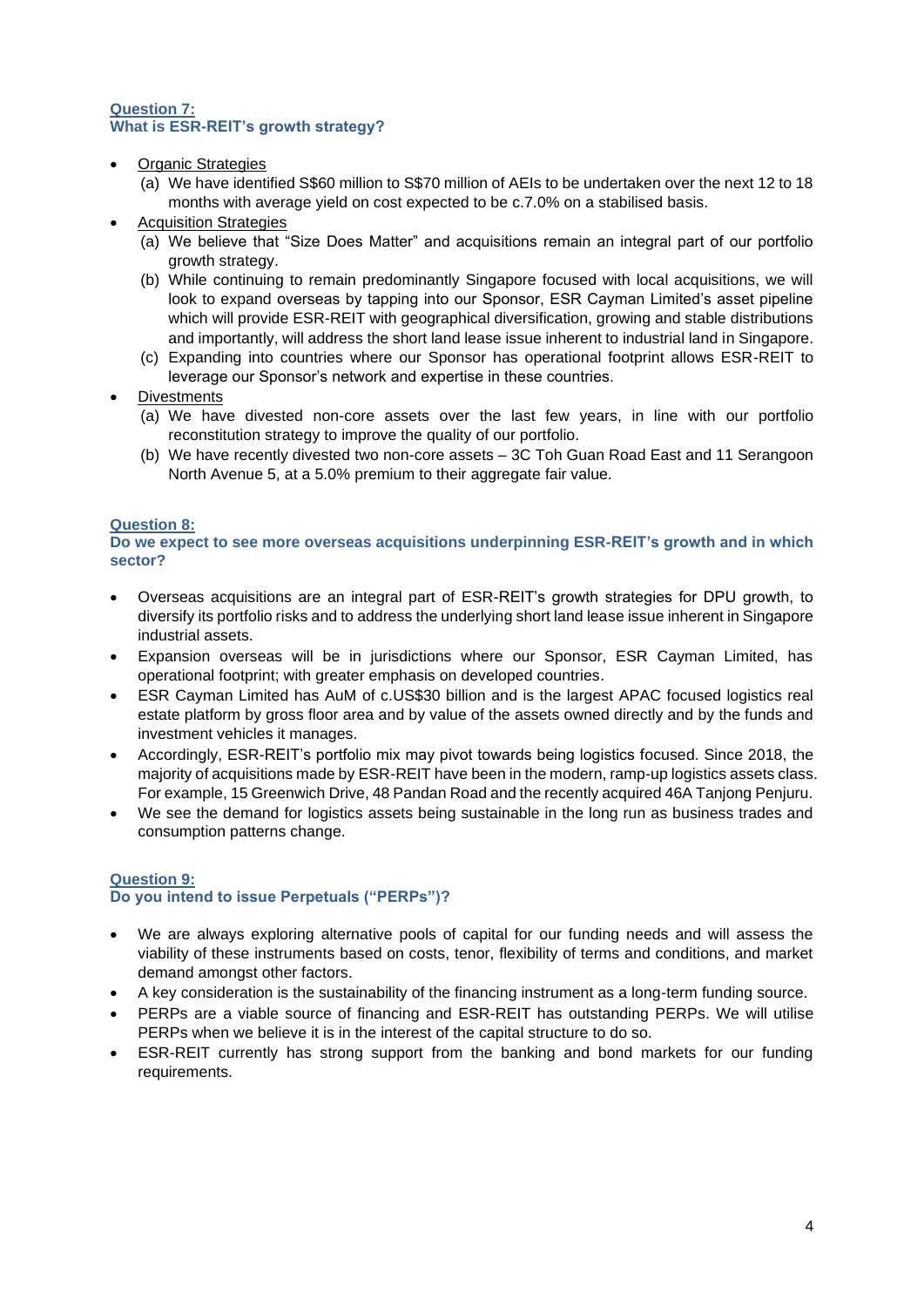## **About ESR-REIT**

ESR-REIT has been listed on the Singapore Exchange Securities Trading Limited since 25 July 2006.

ESR-REIT invests in quality income-producing industrial properties and as at 30 June 2021 holds interest in a diversified portfolio of 58 properties located across Singapore, with a total gross floor area of approximately 15.6 million square feet and an aggregate property value of S\$3.2 billion<sup>3</sup>. The properties are in the following business sectors: Business Park, High-Specs Industrial, Logistics/Warehouse and General Industrial, and are located close to major transportation hubs and key industrial zones island-wide. ESR-REIT also holds a 10.0% interest in ESR Australia Logistics Partnership, a private fund comprising 37 predominantly freehold logistics properties all located in Australia.

The Manager's objective is to provide Unitholders with a stable income stream through the successful implementation of the following strategies:

- Acquisition of value-enhancing properties;
- Proactive asset management;
- Divestment of non-core properties; and
- Prudent capital and risk management.

ESR Funds Management (S) Limited, the Manager of ESR-REIT, is owned by namely, ESR Cayman Limited ("**ESR**") (67.3%), Shanghai Summit Pte. Ltd. (25.0%), and Mitsui & Co., Ltd (7.7%).

For further information on ESR-REIT, please visit [www.esr-reit.com.sg.](http://www.esr-reit.com.sg/)

### **About the Sponsor, ESR**

ESR is the largest APAC focused logistics real estate platform by gross floor area (GFA) and by value of the assets owned directly and by the funds and investment vehicles it manages. ESR and the funds and investment vehicles it manages are backed by some of the world's preeminent investors including APG, CPP Investments, JD.com, Oxford Properties, PGGM and SK Holdings. The ESR platform spans major economies across the APAC region, including the People's Republic of China, Japan, South Korea, Singapore, Australia, India and Vietnam. As of 31 December 2020, the fair value of the properties directly held by ESR and the assets under management with respect to the funds and investment vehicles managed by ESR recorded approximately US\$30 billion, and GFA of properties completed and under development as well as GFA to be built on land held for future development comprised over 20 million sqm in total. Listed on the Main Board of The Stock Exchange of Hong Kong Limited in November 2019, ESR is a constituent of the FTSE Global Equity Index Series (Large Cap), Hang Seng Composite Index and MSCI Hong Kong Index.

For more information on ESR, please visit [www.esr.com](https://apc01.safelinks.protection.outlook.com/?url=http%3A%2F%2Fwww.esr.com&data=02%7C01%7Cgloria.low%40esr-reit.com.sg%7Cb18ed7da682643de8b7008d766916f05%7C6ed733c0622d401d8f49b2984c7d765f%7C0%7C0%7C637090647129612986&sdata=hiUu8gk6thHcFkbiXEp08i9y2Ux64on2c0ivRFvmSek%3D&reserved=0)**.**

<sup>3</sup> Includes 100% of the valuation of 7000 Ang Mo Kio Avenue 5 and 48 Pandan Road, in which ESR-REIT holds 80% interest in 7000 Ang Mo Kio Avenue 5 and 49% interest in 48 Pandan Road, but excludes the effects arising from the adoption of Financial Reporting Standard (FRS) 116 *Leases* which became effective on 1 January 2019.